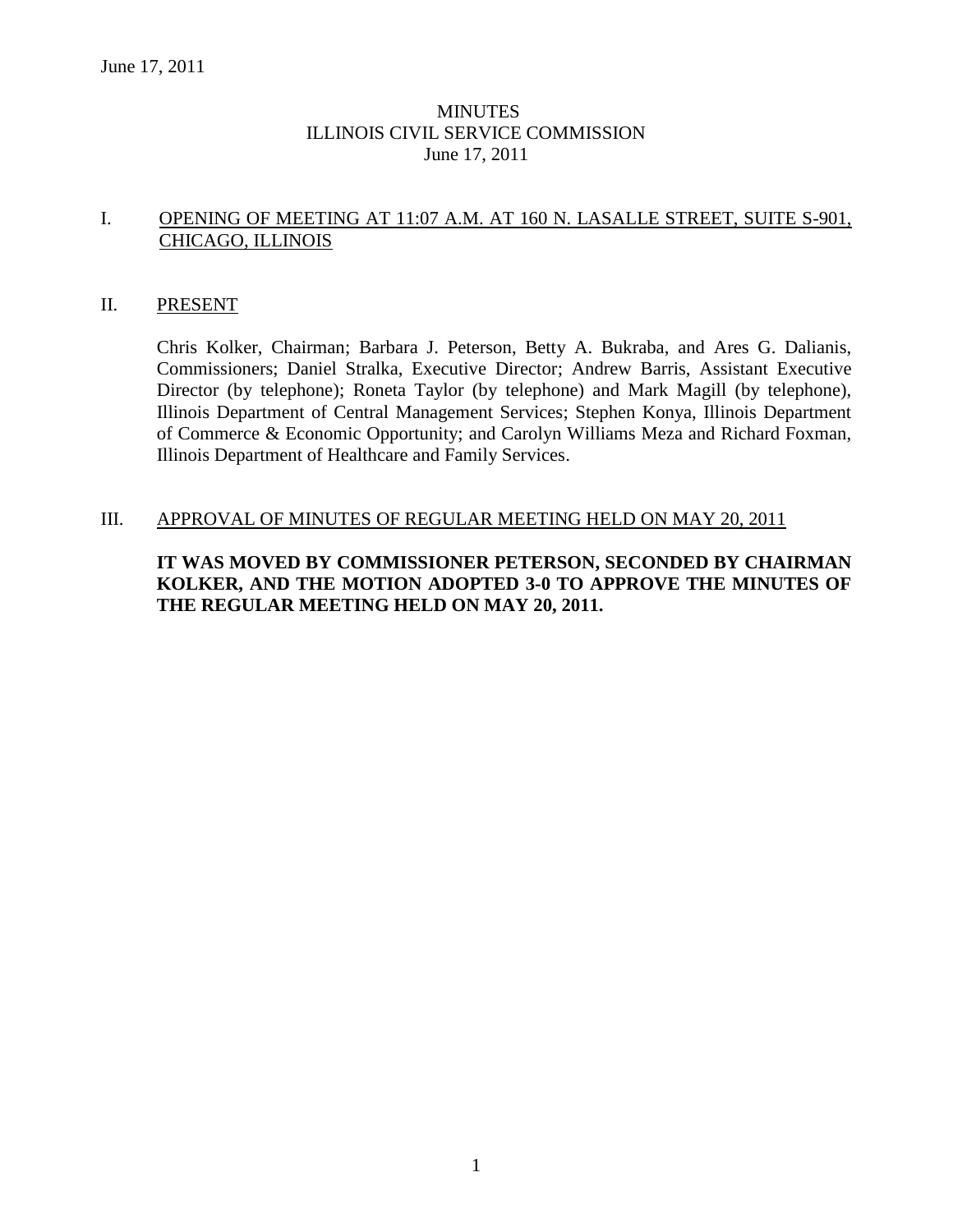#### IV. EXEMPTIONS UNDER SECTION 4d(3) OF THE PERSONNEL CODE

# A. Report on Exempt Positions from Central Management Services

|                                        | Total            | Number of Exempt |
|----------------------------------------|------------------|------------------|
| <u>Agency</u>                          | <b>Employees</b> | <b>Positions</b> |
|                                        |                  |                  |
|                                        |                  |                  |
|                                        |                  |                  |
|                                        |                  |                  |
|                                        |                  |                  |
| Central Management Services 1,373  111 |                  |                  |
| Children and Family Services2,910 49   |                  |                  |
|                                        |                  |                  |
|                                        |                  |                  |
|                                        |                  |                  |
|                                        |                  |                  |
|                                        |                  |                  |
|                                        |                  |                  |
|                                        |                  |                  |
|                                        |                  |                  |
|                                        |                  |                  |
|                                        |                  |                  |
|                                        |                  |                  |
|                                        |                  |                  |
|                                        |                  |                  |
|                                        |                  |                  |
|                                        |                  |                  |
|                                        |                  |                  |
|                                        |                  |                  |
|                                        |                  |                  |
|                                        |                  |                  |
|                                        |                  |                  |
|                                        |                  |                  |
|                                        |                  |                  |
|                                        |                  |                  |
|                                        |                  |                  |
|                                        |                  |                  |
|                                        |                  |                  |
|                                        |                  |                  |
|                                        |                  |                  |
|                                        |                  |                  |
|                                        |                  |                  |
|                                        |                  |                  |
|                                        |                  |                  |
|                                        |                  |                  |
|                                        |                  |                  |
|                                        |                  |                  |
|                                        |                  |                  |
|                                        |                  |                  |
|                                        |                  |                  |
|                                        |                  |                  |
|                                        |                  |                  |
|                                        |                  |                  |
|                                        |                  |                  |
|                                        |                  |                  |
|                                        |                  |                  |
|                                        |                  |                  |
|                                        |                  |                  |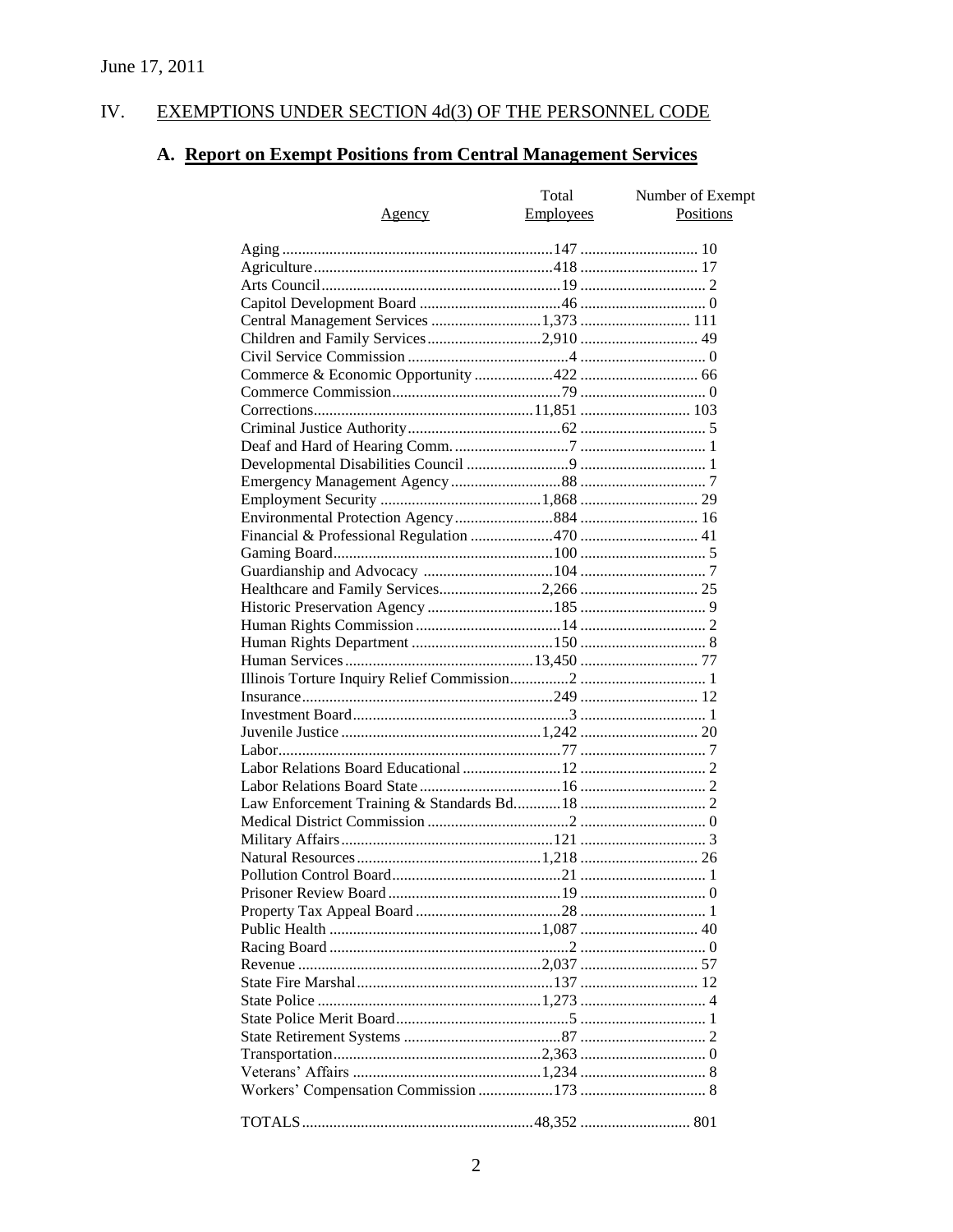# **Governing Rule – Section 1.142 Jurisdiction B Exemptions**

- a) The Civil Service Commission shall exercise its judgment when determining whether a position qualifies for exemption from Jurisdiction B under Section 4d(3) of the Personnel Code. The Commission will consider any or all of the following factors inherent in the position and any other factors deemed relevant to the request for exemption:
	- 1) The amount and scope of principal policy making authority;
	- 2) The amount and scope of principal policy administering authority;
	- 3) The amount of independent authority to represent the agency, board or commission to individuals, legislators, organizations or other agencies relative to programmatic responsibilities;
	- 4) The capability to bind the agency, board or commission to a course of action;
	- 5) The nature of the program for which the position has principal policy responsibility;
	- 6) The placement of the position on the organizational chart of the agency, board or commission;
	- 7) The mission, size and geographical scope of the organizational entity or program within the agency, board or commission to which the position is allocated or detailed.
- b) The Commission may, upon its own action after 30 days notice to the Director of Central Management Services or upon the recommendation of the Director of the Department of Central Management Services, rescind the exemption of any position that no longer meets the requirements for exemption set forth in subsection (a). However, rescission of an exemption shall be approved after the Commission has determined that an adequate level of managerial control exists in exempt status that will insure responsive and accountable administrative control of the programs of the agency, board or commission.
- c) For all positions currently exempt by action of the Commission, the Director of Central Management Services shall inform the Commission promptly in writing of all changes in essential functions, reporting structure, working title, work location, position title, position number or specialized knowledge, skills, abilities, licensure or certification.
- d) Prior to granting an exemption from Jurisdiction B under Section 4d(3) of the Personnel Code, the Commission will notify the incumbent of the position, if any, of its proposed action. The incumbent may appear at the Commission meeting at which action is to be taken and present objections to the exemption request.

(Source: Amended at 34 Ill. Reg. 3485, effective March 3, 2010)

\* \* \*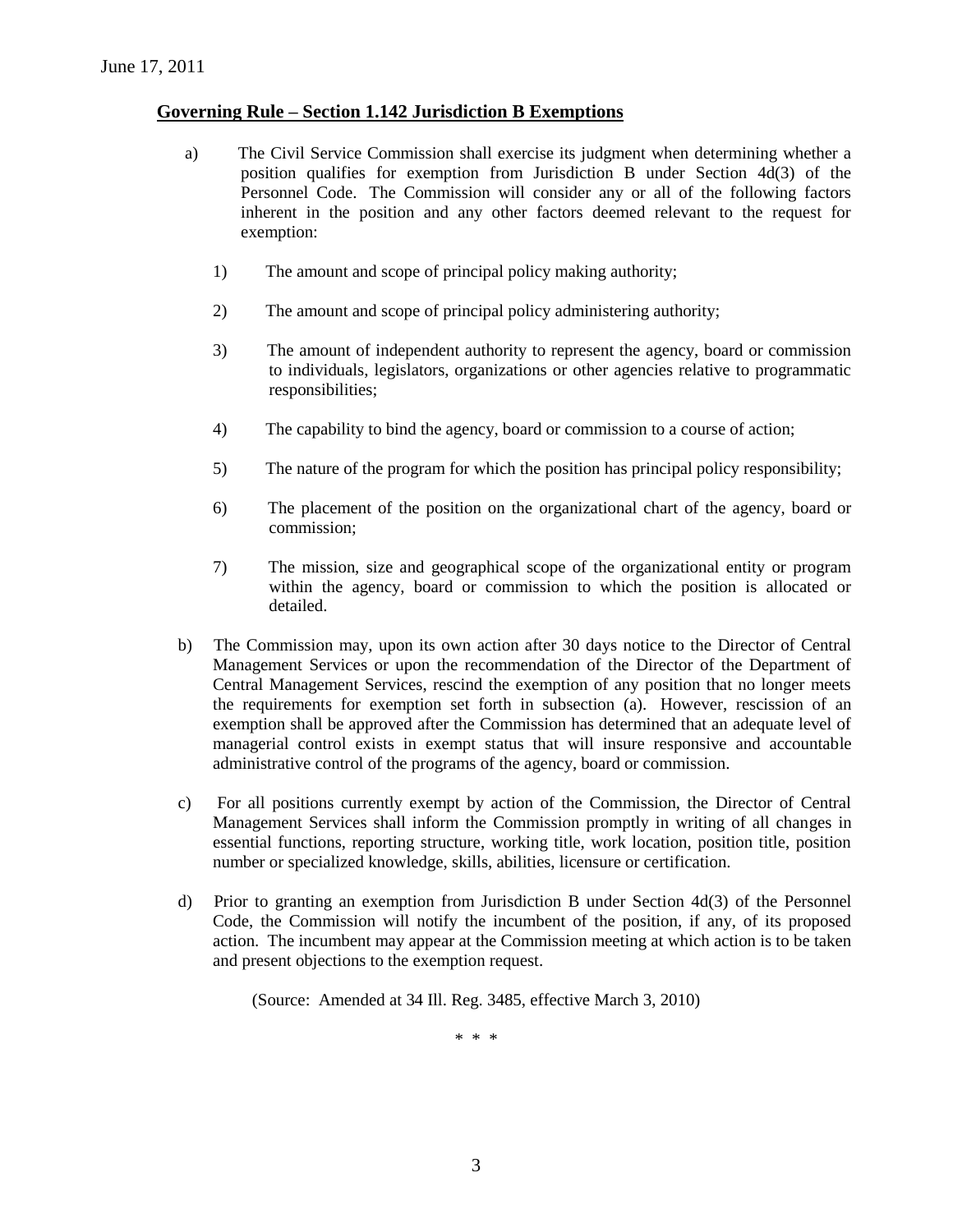# **B. Requests for 4d(3) Exemption**

Commissioner Raymond W. Ewell arrived. Executive Director Daniel Stralka reported:

- As to Item C1, this request is for the Special Assistant for Managed Care at the  $\bullet$ Department of Healthcare and Family Services, a position that reports to the Director. This position has principal responsibility for policy development for the Managed Care program. This program is responsible for implementing a major initiative from the Administration to test a number of new models of medical care coordination for the 500,000 anticipated new Medicaid recipients in 2014. While Staff had no issues with the nature of this complex program to support one or more principal policy exempt positions, there was a concern that there may be overlap with other already exempt 4d(3) positions at the agency. The agency indicated these other positions are devoted to current medical programs at the agency as opposed to this newly requested position. Staff was simply unable to verify the absence of overlap in time for the meeting, though it acknowledges the mission of the agency lends legitimacy to this explanation. Richard Foxman, Deputy Director-Human Resources, Illinois Department of Healthcare and Family Services, explained how there was no overlap with already-exempt positions and how this position is charged with a new program resulting from the federal Affordable Health Care Act of 2009. In response to a question from Chairman Kolker, Richard Foxman indicated that all of its duties are a result of programs resulting from this Act. Foxman also clarified for Commissioner Peterson that this position will be the policy maker for all programs under this Act. Chairman Kolker inquired as to the position's collective bargaining unit status. Richard Foxman indicated it has not been included in one and the high level of this position made inclusion unlikely. Commissioner Peterson asked about the qualifications of a successful candidate and Foxman indicated a health care consultant or hospital executive would be preferred. Commissioner Dalianis asked for clarification as to the number of residents affected by the Managed Care program. Richard Foxman responded that with the expansion of eligibility criteria under the Act, it is anticipated to rise from 1,000,000 to 1,500,000.
- As to Item C2, this request is for the Special Assistant for Long Term Care at the  $\bullet$ Department of Healthcare and Family Services, a position that reports to the Director. This position has principal responsibility for policy development for the Long Term Care program. This program has been the subject of recent legislative initiatives, and this position is needed to coordinate long term care reform activities not only within this agency but with related State agencies. One of these reforms is to move recipients from nursing facilities to home and community based settings, similar to a recent request from Human Services involving the developmentally disabled. The Department of Healthcare and Family Services is the agency that is responsible for guaranteeing quality and cost effective services consistent with federal policy in this area. This position has the principal programmatic responsibility to develop and implement these reform efforts. For these reasons, Staff recommended approval of this request.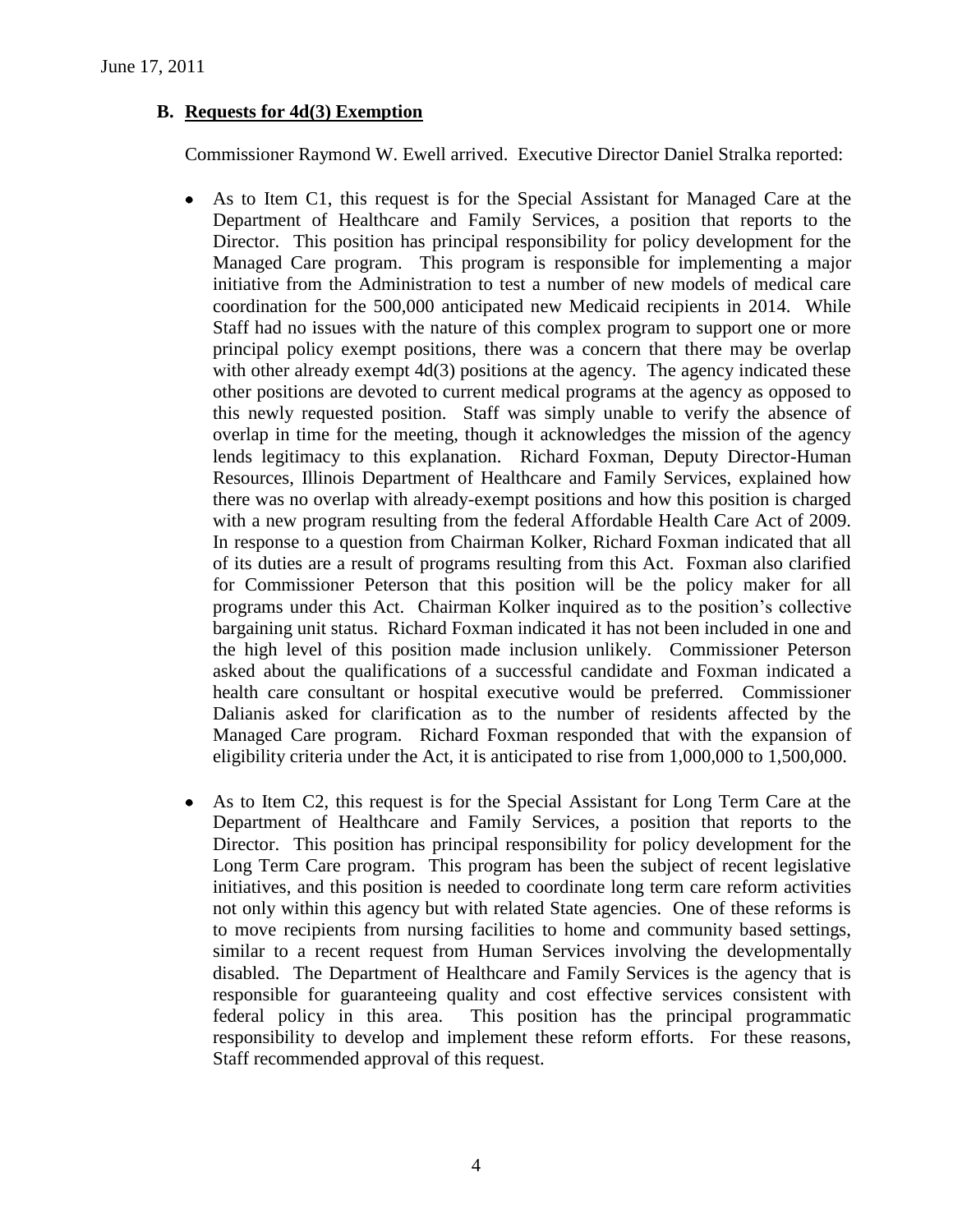June 17, 2011

- As to Item D, this request is for the Assistant Deputy Director in the Office of Trade  $\bullet$ and Investment (OTI) for the Department of Commerce and Economic Opportunity, a position that reports to the Deputy Director who reports to the agency Director. This is another request from the agency for an Assistant Deputy Director position for a program that has a 4d(3) exempt Deputy Director. There presently are nine such exempt positions in the agency. The agency is basing this request on the programmatic scope of the OTI. The office develops complex economic strategies that have a worldwide impact. This position must analyze economic data to determine future Illinois economic trends and then work with other exempt staff in various geographic areas of the world to develop strategies to best exploit these trends in their respective geographic areas for the benefit of Illinois businesses. The current administration is committed to investing resources to increase Illinois exports with a goal of doubling them in the next five years. As of 2009, Illinois exports totaled more than \$41 billion, and 2010 saw a 20% increase. Exports have increased again so far this year. Given the nature of the OTI program and its demonstrated strategic importance to the current administration, Staff recommended approval of this request. Stephen Konya, Chief of Staff, Illinois Department of Commerce and Economic Opportunity, indicated that the agency remains on pace to double exports as indicated above. He added that there are more than 18,000 manufacturers in the State that are affected by this program. In response to a question from Commissioner Peterson, Stephen Konya stressed that the administration is giving a renewed emphasis to the OTI program. It is undergoing a reexamination to ensure the resources which have been in place for many years now are still being deployed in a manner that would benefit the State the most in the current global economic market. This position will play a significant role in this process in accordance with its long-term planning responsibilities.
- As to Item E, this request is for the Chief Public Safety Advisor for the Illinois State  $\bullet$ Police, a position that reports to the Director. This position has principal responsibility for long-range planning in the agency by analyzing statewide public safety issues along with available resources to formulate new policies to address these issues. This position essentially functions as a strategic planner for the State Police and is the sole position charged with these responsibilities. In addition, this position was previously exempt but the exemption was rescinded in August 2009 due to extended vacancy. For these reasons, Staff recommended approval of this request.

# **IT WAS MOVED BY COMMISSIONER PETERSON, SECONDED BY COMMISSIONER DALIANIS, AND THE MOTION ADOPTED 5-0 TO GRANT THE REQUEST FOR 4D(3) EXEMPTION FOR THE FOLLOWING POSITIONS:**

- **C1: Special Assistant for Managed Care (Healthcare and Family Services)**
- **C2: Special Assistant for Long Term Care (Healthcare and Family Services)**
- **D: Assistant Deputy Director, Trade and Investment (Commerce & Economic Opportunity)**
- **E: Chief Public Safety Policy Advisor (Illinois State Police)**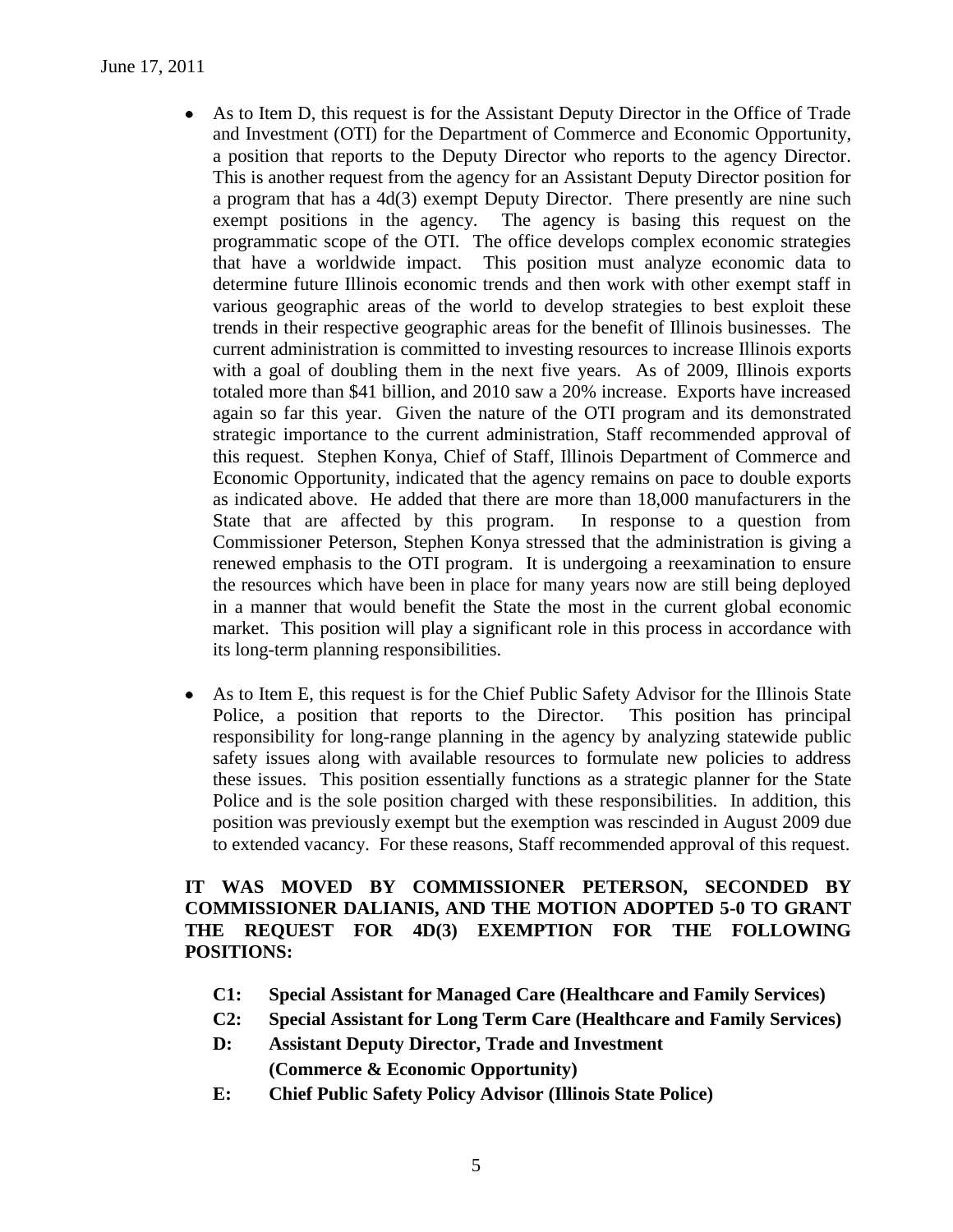# **The following 4d(3) exemption requests were granted on June 17, 2011:**

# **C1. Illinois Department of Healthcare and Family Services**

| <b>Position Number</b>  | 40070-33-00-600-00-61               |
|-------------------------|-------------------------------------|
| Position Title          | Senior Public Service Administrator |
| Bureau/Division         | Office of the Director              |
| <b>Functional Title</b> | Special Assistant for Managed Care  |
| Incumbent               | Vacant                              |
| Supervisor              | Director                            |
| Location                | <b>Sangamon County</b>              |

# **C2. Illinois Department of Healthcare and Family Services**

| <b>Position Number</b>  | 40070-33-00-800-00-21                |
|-------------------------|--------------------------------------|
| <b>Position Title</b>   | Senior Public Service Administrator  |
| Bureau/Division         | Office of the Director               |
| <b>Functional Title</b> | Special Assistant for Long Term Care |
| Incumbent               | Vacant                               |
| Supervisor              | Director                             |
| Location                | <b>Cook County</b>                   |

# **D. Illinois Department of Commerce & Economic Opportunity**

| <b>Position Number</b>  | 40070-42-00-090-05-01                                             |
|-------------------------|-------------------------------------------------------------------|
| <b>Position Title</b>   | Senior Public Service Administrator                               |
| Bureau/Division         | Trade and Investment                                              |
| <b>Functional Title</b> | <b>Assistant Deputy Director, Trade and Investment</b>            |
| Incumbent               | Vacant                                                            |
| Supervisor              | Deputy Director, Trade and Investment who reports to the Director |
| Location                | <b>Cook County</b>                                                |

# **E. Illinois State Police**

| <b>Position Number</b>  | 40070-21-00-000-00-02                     |
|-------------------------|-------------------------------------------|
| Position Title          | Senior Public Service Administrator       |
| Bureau/Division         | Director's Office                         |
| <b>Functional Title</b> | <b>Chief Public Safety Policy Advisor</b> |
| Incumbent               | Vacant                                    |
| Supervisor              | Director                                  |
| Location                | <b>Cook County</b>                        |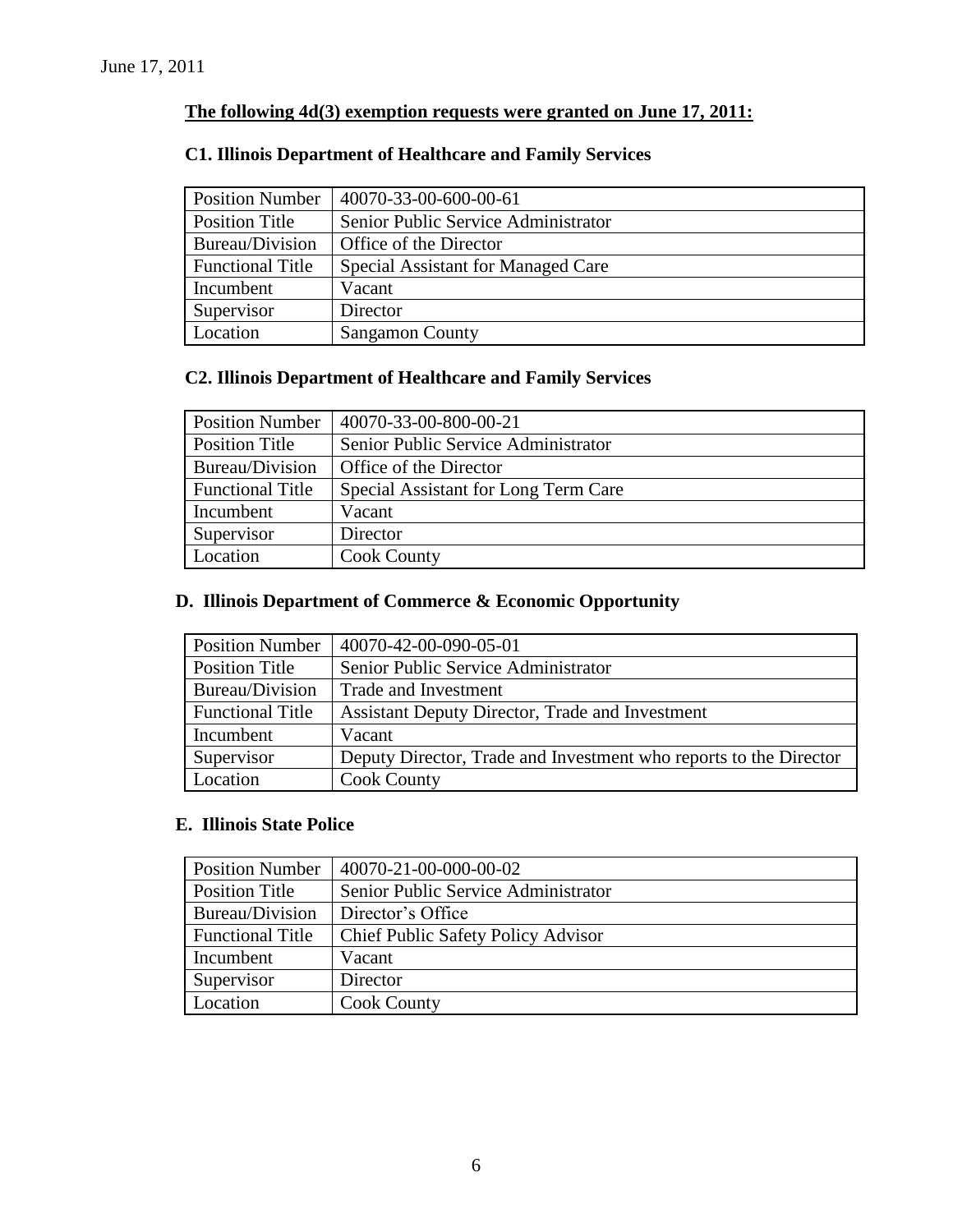June 17, 2011

#### V. CLASS SPECIFICATIONS

• None submitted.

**IT WAS MOVED BY COMMISSIONER DALIANIS, SECONDED BY COMMISSIONER BUKRABA, AND THE MOTION ADOPTED 5-0 TO DISAPPROVE ANY CLASS SPECIFICATIONS RECEIVED BY THE COMMISSION NOT CONTAINED IN THIS REPORT TO ALLOW ADEQUATE STUDY.** 

#### VI. MOTION TO GO INTO EXECUTIVE SESSION

**IT WAS MOVED BY COMMISSIONER DALIANIS, SECONDED BY COMMISSIONER EWELL, AND BY ROLL CALL VOTE THE MOTION ADOPTED 5-0 TO HOLD AN EXECUTIVE SESSION PURSUANT TO SUBSECTIONS 2(c)(1), 2(c)(4), AND 2(c)(11) OF THE OPEN MEETINGS ACT.** 

| <b>KOLKER</b>   | YES ! | <b>EWELL</b>    | YES |
|-----------------|-------|-----------------|-----|
| <b>PETERSON</b> | YES   | <b>DALIANIS</b> | YES |
| <b>BUKRABA</b>  | YES-  |                 |     |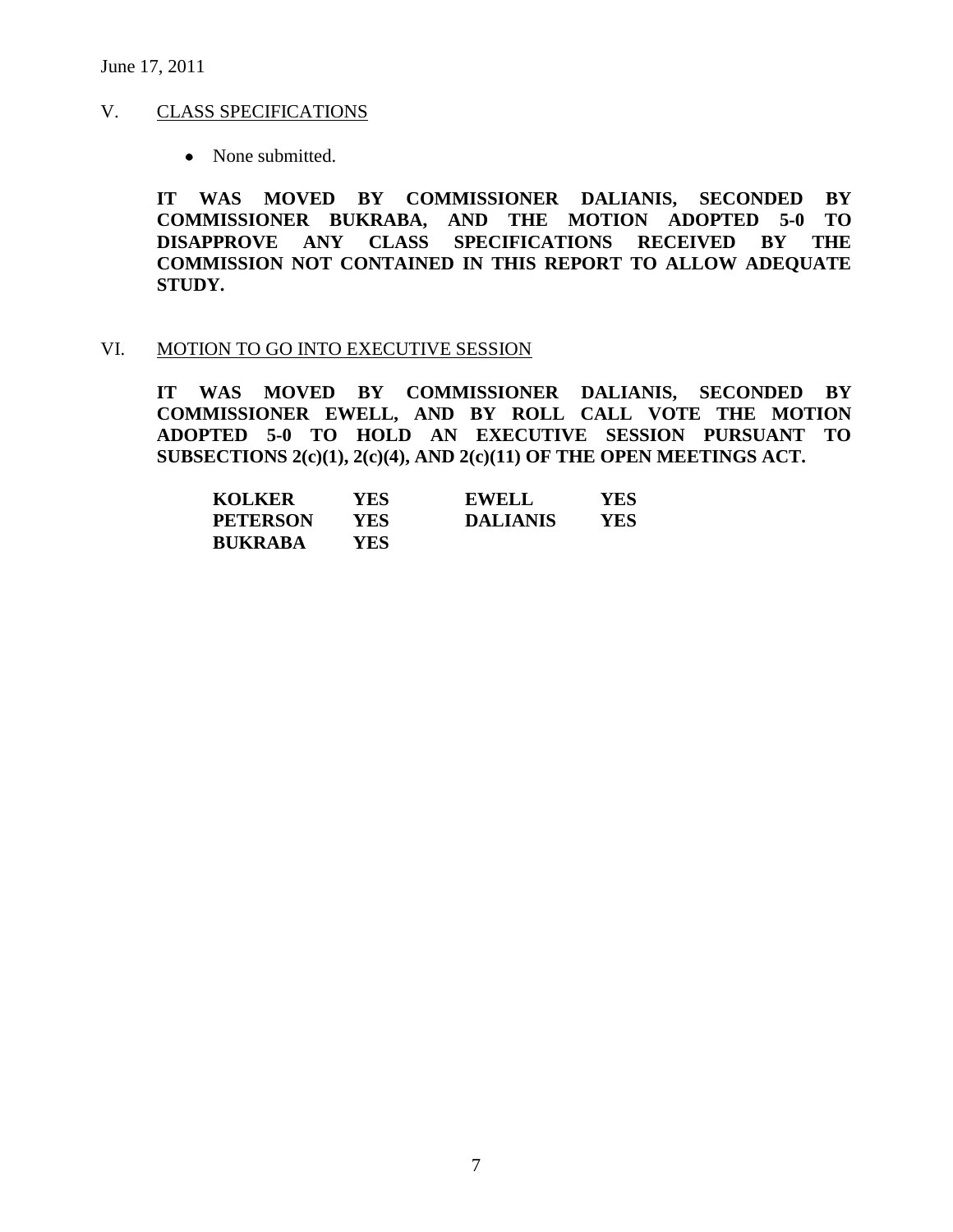### VII. RECONVENE MEETING

Upon due and proper notice the regular meeting of the Illinois Civil Service Commission was reconvened at 160 North LaSalle Street, Suite S-901, Chicago, Illinois at 12:10 p.m.

### PRESENT

Chris Kolker, Chairman; Raymond W. Ewell, Barbara J. Peterson, Betty A. Bukraba, and Ares G. Dalianis, Commissioners; Daniel Stralka, Executive Director; Andrew Barris, Assistant Executive Director (by telephone); Beth Solomon, Illinois Department of Children and Family Services; and Charles Bloomster, Carmen Masus, Inis Bloomster, and Rita McGeary.

# VIII. NON-MERIT APPOINTMENT REPORT

The Personnel Code permits non-merit appointments for a limited period of time, i.e., emergency appointments shall not exceed 60 days and shall not be renewed, and positions shall not be filled on a temporary or provisional basis for more than six months out of any twelve-month period. Consecutive non-merit appointments are not violative of the Code; however, they do present a possible evasion of merit principles and should be monitored. Set forth below is the number of consecutive non-merit appointments made by each department. These statistics are from the Department of Central Management Services' Consecutive Non-Merit Report.

| Agency                                | 4/30/11 | 5/31/11 | 5/31/10 |
|---------------------------------------|---------|---------|---------|
| <b>Central Management Services</b>    |         |         |         |
| <b>Children and Family Services</b>   |         | 2       |         |
| <b>Employment Security</b>            |         | 12      |         |
| <b>Healthcare and Family Services</b> |         |         |         |
| <b>Historic Preservation Agency</b>   |         |         |         |
| <b>Human Services</b>                 |         | 2       |         |
| <b>Natural Resources</b>              |         |         |         |
| Property Tax Appeal Board             |         | 6       |         |
| Transportation                        |         |         |         |
| Veterans' Affairs                     |         |         |         |
| Totals                                |         | 33      |         |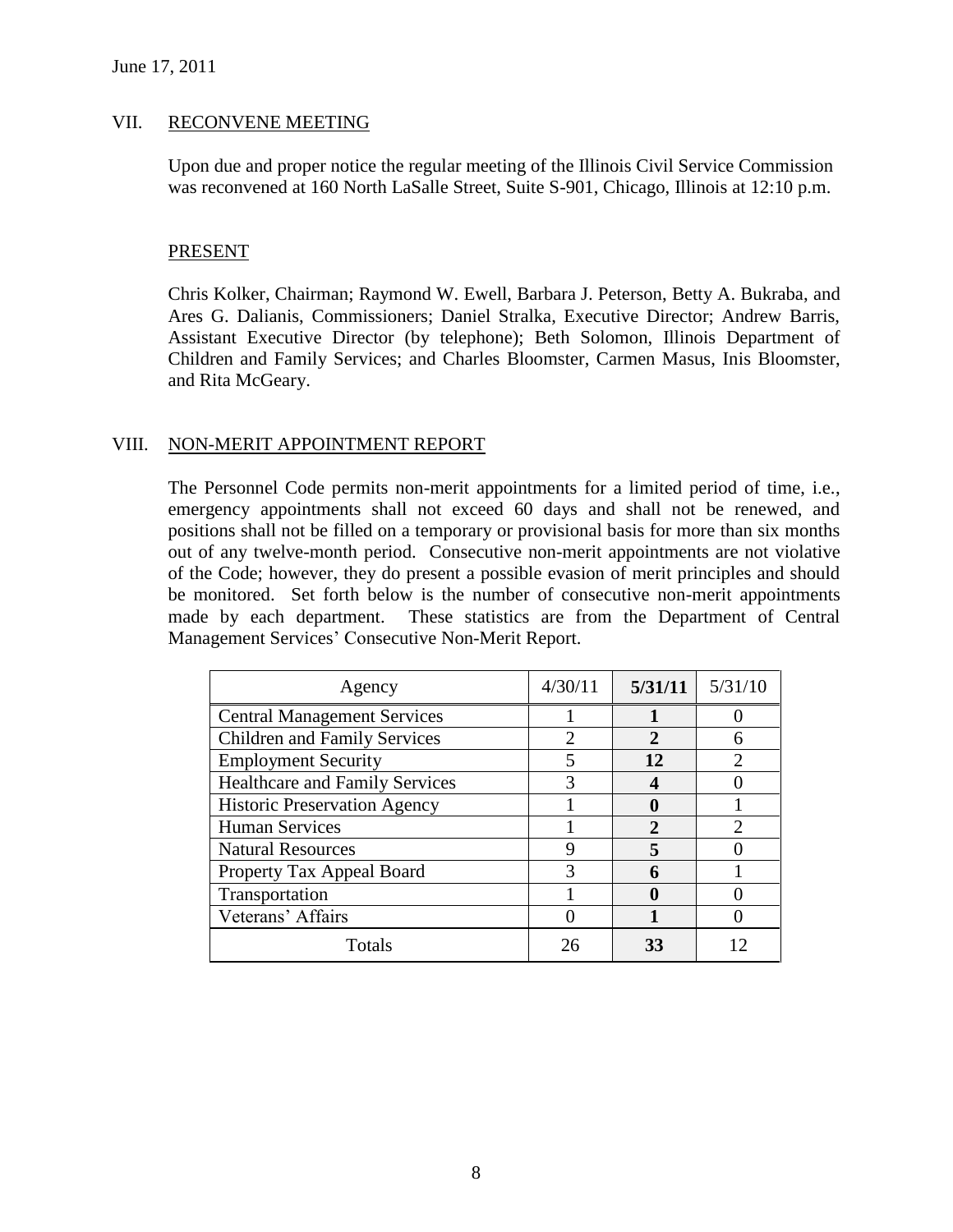### IX. PUBLICLY ANNOUNCED DECISIONS RESULTING FROM APPEAL

### **DA-40-10**

| Employee    | Amanda E. Moren                  | <b>Appeal Date</b>   | 03/01/10              |
|-------------|----------------------------------|----------------------|-----------------------|
| Agency      | Children and Family Services     | <b>Decision Date</b> | 06/03/11              |
| <b>Type</b> | Discharge                        | ALJ                  | Daniel Stralka        |
| Change(s)   | Falsification; failure to follow | Proposal for         | Charges are partially |
|             | rules/procedures; conduct        | Decision             | proven and warrant    |
|             | unbecoming a state employee      |                      | discharge.            |

**IT WAS MOVED BY COMMISSIONER PETERSON, SECONDED BY COMMISSIONER BUKRABA, AND BY ROLL CALL VOTE OF 3-2 THE MOTION ADOPTED TO AFFIRM, MODIFY, AND ADOPT THE ADMINISTRATIVE LAW JUDGE'S PROPOSAL FOR DECISION THAT THE CHARGES ARE PARTIALLY PROVEN AND WARRANT DISCHARGE. THE UNIQUE FACTUAL CIRCUMSTANCES SURROUNDING THE DISCHARGE DO NOT RISE TO THE LEVEL WHICH SOUND PUBLIC OPINION RECOGNIZES AS GOOD CAUSE FOR THE EMPLOYEE TO NO LONGER HOLD THE POSITION.** 

**AS TO CHARGE I.B (S FAMILY INVESTIGATION), THE EVIDENCE INDICATED THAT MOREN MADE A MISTAKEN ENTRY, AND HER ACTIONS WERE NOT INTENTIONAL. THE TESTIMONY OF THE FOSTER PARENT CONTAINED AMPLE INCONSISTENCIES TO NOT BE SUFFICIENTLY CREDIBLE ON THE ISSUE OF MOREN'S STATE OF MIND WHEN MAKING THE INACCURATE COMPUTER ENTRY AND THAT MOREN SOLICITED A FALSE WRITTEN STATEMENT FROM HER. OTHER CREDIBLE EVIDENCE EXISTED TO INDICATE THAT THE COMPUTER ENTRY WAS SIMPLY INADVERTENT ERROR AND NOT CONSCIOUS FALSIFICATION SUCH AS THE TIME OF DAY IT OCCURRED, THE NUMBER OF HOURS MOREN HAD WORKED THAT DAY, AND HER PHYSICAL CONDITION. THE AGENCY'S OWN WITNESS HAD INDICATED THAT A MISTAKE WOULD NOT WARRANT DISCHARGE. THERE WAS INSUFFICIENT EVIDENCE TO IDENTIFY WHAT MOREN STOOD TO GAIN FROM AN INTENTIONAL MISREPRESENTATION IN THIS CASE.** 

**IN ADDITION, THE EVIDENCE FURTHER INDICATED THAT AS TO CHARGE I.D AND III.D (FALSIFICATION OF OVERTIME SLIPS) THERE WAS SUFFICIENT EVIDENCE TO INDICATE THAT THE TIMEKEEPING PRACTICES AT THE ROCKFORD OFFICE WERE INCONSISTENT. RYLATT'S TESTIMONY AS TO HER PRACTICES WAS NOT CREDIBLE SINCE THE INVESTIGATORS UNCOVERED EIGHTEEN OVERTIME SLIPS (OUT OF NINETEEN) THAT CONTRADICTED HER TESTIMONY THAT RYLATT INITIALED ALL CHANGES. GRAHAM'S TESTIMONY AS TO HER PRACTICES WAS NOT CREDIBLE AS THE DOCUMENTARY EVIDENCE SHOWED THAT SHE DID NOT CONSISTENTLY APPLY THE TIMEKEEPING**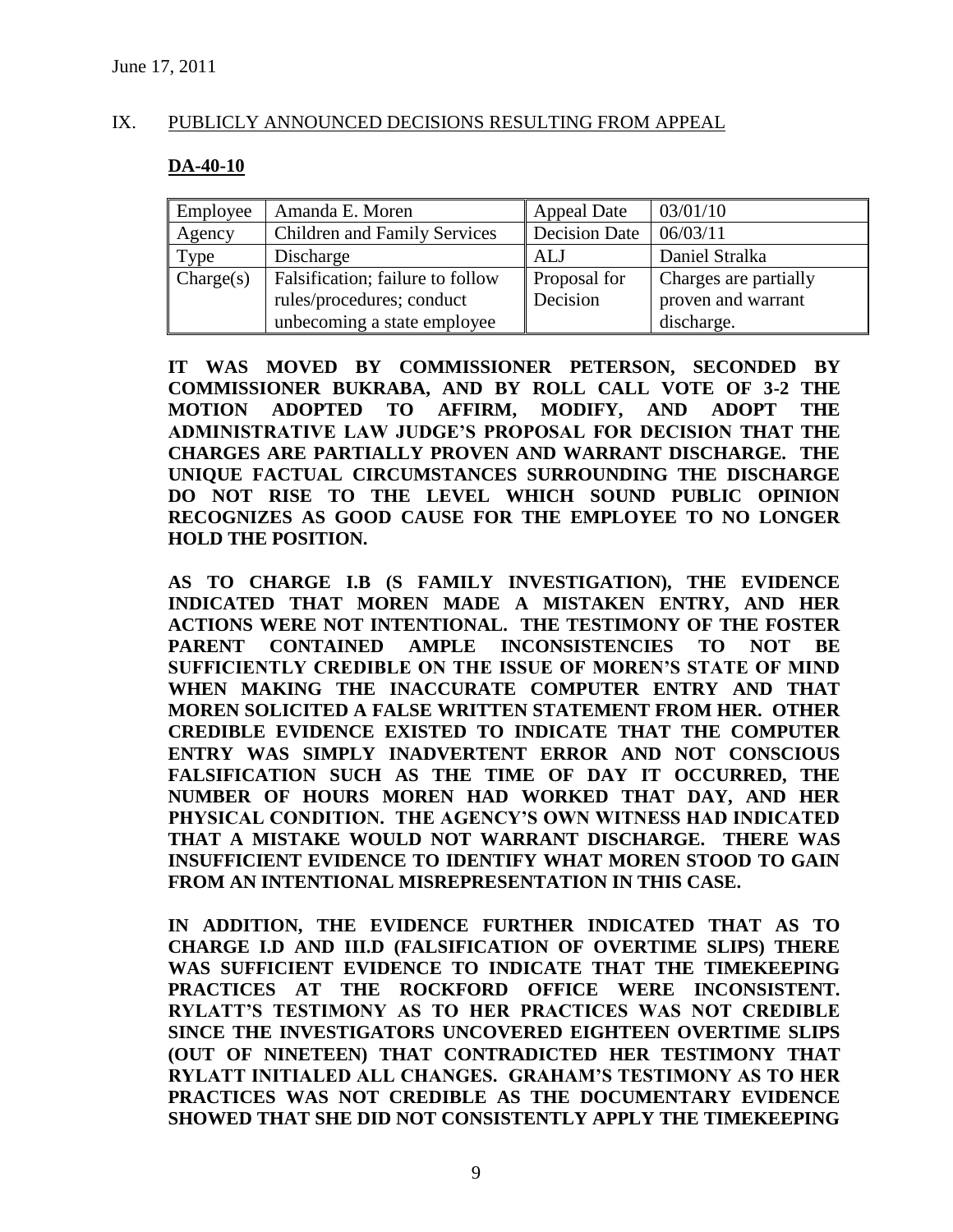**PRACTICES SHE TESTIFIED TO. IN ADDITION, THE AGENCY DID NOT PROVIDE ANY TESTIMONY TO REBUT MOREN'S ASSERTIONS THAT CHANGES TO THESE OVERTIME FORMS WERE MADE AS PART OF GRAHAM'S INFORMAL OVERTIME ACCOUNTING PROCESS. FOR THESE REASONS, SAID PARTIALLY PROVEN CHARGES WARRANT A 90-DAY SUSPENSION IN LIEU OF DISCHARGE.**

| <b>KOLKER</b>   | NО  | <b>EWELL</b>    | YES |
|-----------------|-----|-----------------|-----|
| <b>PETERSON</b> | YES | <b>DALIANIS</b> | NO  |
| <b>BUKRABA</b>  | YES |                 |     |

**DA-29-11**

| Employee  | Shirley A. Robinson              | <b>Appeal Date</b> | 11/15/10               |
|-----------|----------------------------------|--------------------|------------------------|
| Agency    | <b>Human Services</b>            | Decision Date      | 05/31/11               |
| Type      | Discharge                        | ALJ                | Daniel Stralka         |
| Change(s) | Unauthorized absences; tardiness | Proposal for       | Charges are proven and |
|           |                                  | Decision           | warrant discharge.     |

**IT WAS MOVED BY COMMISSIONER DALIANIS, SECONDED BY COMMISSIONER EWELL, AND BY ROLL CALL VOTE OF 5-0 THE MOTION ADOPTED TO AFFIRM AND ADOPT THE ADMINISTRATIVE LAW JUDGE'S PROPOSAL FOR DECISION THAT THE CHARGES ARE PROVEN AND WARRANT DISCHARGE FOR THE REASONS SET FORTH IN THE PROPOSAL FOR DECISION DATED MAY 31, 2011.**

| <b>KOLKER</b>   | YES.       | <b>EWELL</b>    | YES |
|-----------------|------------|-----------------|-----|
| <b>PETERSON</b> | YES.       | <b>DALIANIS</b> | YES |
| <b>BUKRABA</b>  | <b>YES</b> |                 |     |

**DA-30-11**

| Employee  | Connie Haverfield           | <b>Appeal Date</b>   | 11/17/10               |
|-----------|-----------------------------|----------------------|------------------------|
| Agency    | Human Services              | <b>Decision Date</b> | 06/03/11               |
| Type      | Discharge                   | ALJ                  | <b>Andrew Barris</b>   |
| Change(s) | Recipient abuse and neglect | <b>Proposal</b> for  | Charges are proven and |
|           |                             | Decision             | warrant discharge.     |

**IT WAS MOVED BY COMMISSIONER DALIANIS, SECONDED BY COMMISSIONER EWELL, AND BY ROLL CALL VOTE OF 5-0 THE MOTION ADOPTED TO AFFIRM AND ADOPT THE ADMINISTRATIVE LAW JUDGE'S PROPOSAL FOR DECISION THAT THE CHARGES HAVE BEEN PROVEN AND WARRANT DISCHARGE FOR THE REASONS SET FORTH IN THE PROPOSAL FOR DECISION DATED JUNE 3, 2011.**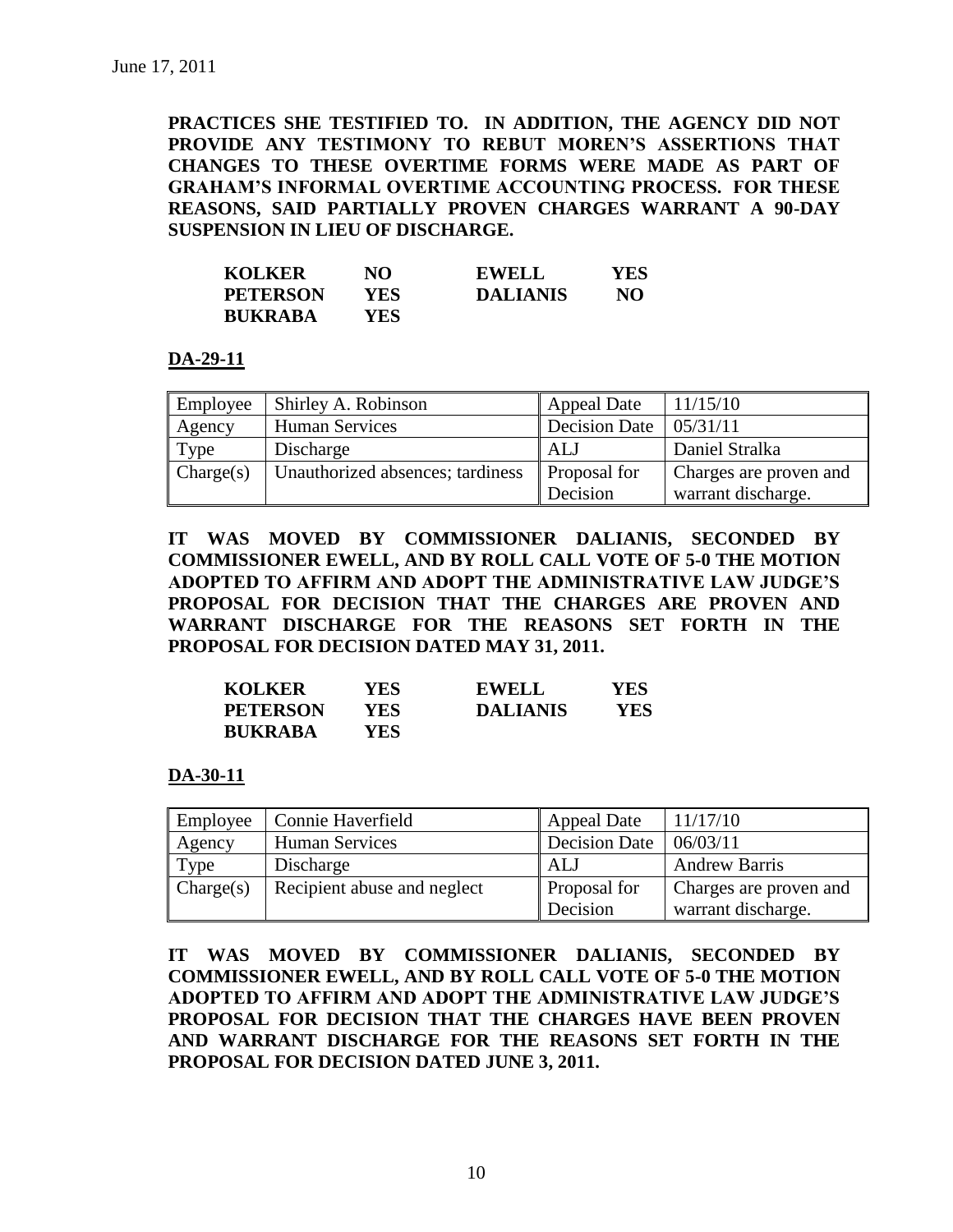| <b>KOLKER</b>   | YES- | <b>EWELL</b>    | <b>YES</b> |
|-----------------|------|-----------------|------------|
| <b>PETERSON</b> | YES  | <b>DALIANIS</b> | YES        |
| <b>BUKRABA</b>  | YES- |                 |            |

#### X. APPEAL TERMINATED WITHOUT DECISION ON THE MERITS

# **DA-51-10**

| Employee  | Thomas F. Kilby                 | <b>Appeal Date</b>  | 5/20/10                       |
|-----------|---------------------------------|---------------------|-------------------------------|
| Agency    | <b>State Retirement Systems</b> | Decision Date       | 6/07/11                       |
| Type      | Discharge                       | ALJ                 | <b>Andrew Barris</b>          |
| Change(s) | Misuse of state equipment;      | <b>Proposal for</b> | Dismissed subject to approval |
|           | conduct unbecoming              | Decision            | of Commission; settled.       |

**IT WAS MOVED BY COMMISSIONER DALIANIS, SECONDED BY COMMISSIONER BUKRABA, AND BY ROLL CALL VOTE OF 5-0 THE MOTION ADOPTED TO AFFIRM AND ADOPT THE ADMINISTRATIVE LAW JUDGE'S PROPOSAL FOR DECISION TO DISMISS THE APPEAL.**

| <b>KOLKER</b>   | YES. | <b>EWELL</b>    | YES        |
|-----------------|------|-----------------|------------|
| <b>PETERSON</b> | YES  | <b>DALIANIS</b> | <b>YES</b> |
| <b>BUKRABA</b>  | YES  |                 |            |

### XI. STAFF REPORT

Executive Director Daniel Stralka reported:

- The General Assembly passed a fiscal year 2012 appropriation bill that contained an 18% reduction for the Commission. Efforts are being made to restore this funding. There was a general discussion among the Commissioners about the State's current fiscal situation in general.
- The General Assembly passed a new bill (HB 2972) affecting Commissioners throughout the State whose terms have expired but continue to serve on their various Boards and Commissions. This bill would give the Governor 60 days from its effective date to nominate such Commissioners for new terms.
- Commission employees have successfully completed Ethics testing for 2011.
- The Legislative Audit Commission has accepted the Commission's response to the audit of exemptions called for in House Resolution 140. That matter is now concluded.